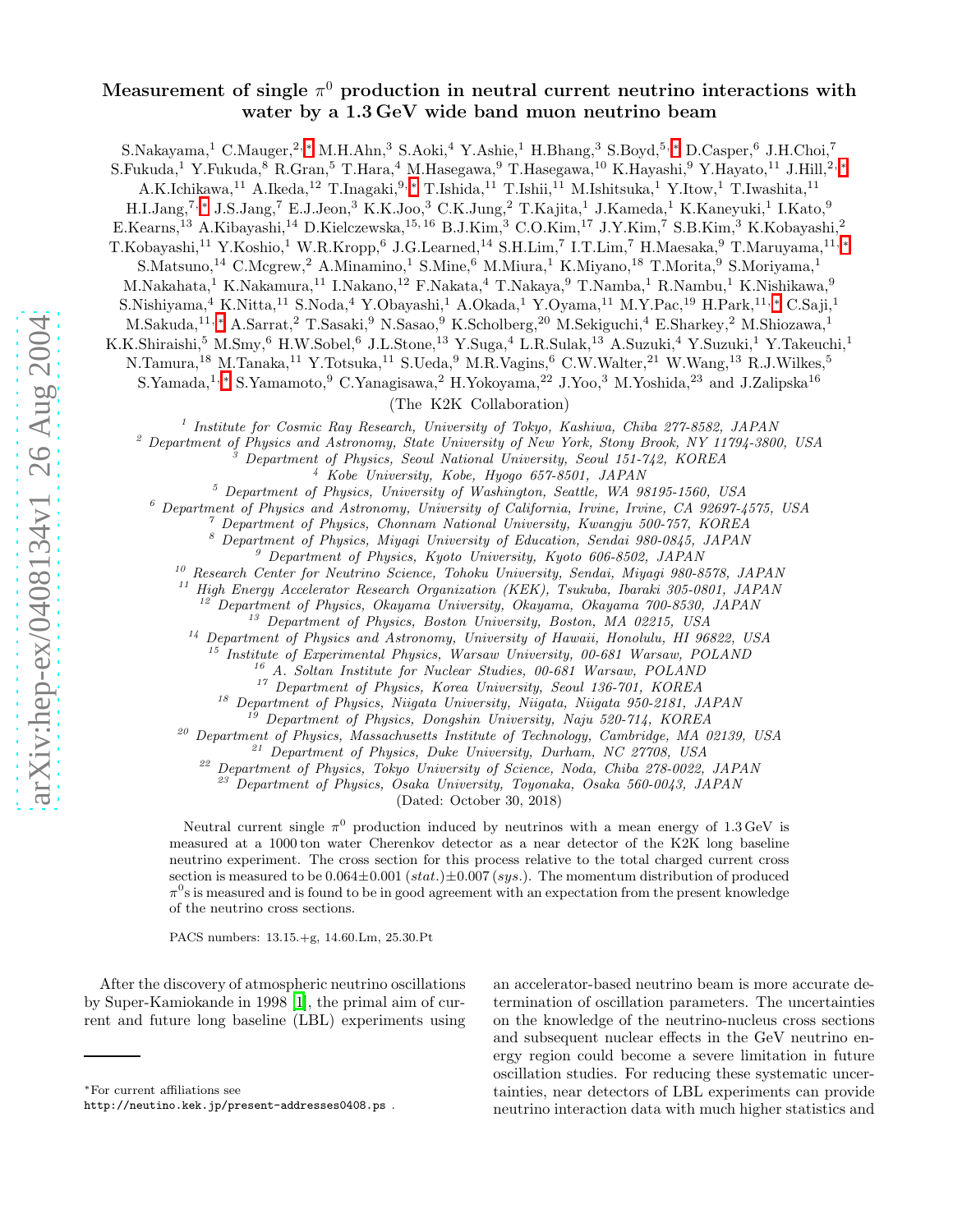better quality than existing data.

A single  $\pi^0$  event is a good signature of neutral current (NC) neutrino interactions in the GeV region. Especially in a water Cherenkov detector, a decay of the  $\pi^0$  can be clearly identified as two electromagnetic-showering Cherenkov rings. The single  $\pi^0$  production rate by atmospheric neutrinos could be usable to distinguish between the  $\nu_{\mu} \leftrightarrow \nu_{\tau}$  and  $\nu_{\mu} \leftrightarrow \nu_{s}$  oscillation hypotheses. The NC rate is attenuated in the case of transitions of  $\nu_\mu$ 's into sterile neutrinos, while it does not change in the  $\nu_{\mu} \leftrightarrow \nu_{\tau}$ scenario. An understanding of single  $\pi^0$  production is also very important for a search for electron neutrino appearance in LBL experiments with a water Cherenkov detector, because the most serious background to singlering  $\nu_e$  signals is a single  $\pi^0$  event with only one ring reconstructed due to highly asymmetric energies or small opening angle of two  $\gamma$ -rays in the  $\pi^0$  decay [\[2\]](#page-5-1).

These single  $\pi^0$ s in the GeV neutrino energy region are mainly produced via the  $\Delta$  resonance as  $\nu + N \rightarrow$  $\nu + \Delta$ ,  $\Delta \rightarrow N' + \pi^0$ , where N and N' are nucleons. Because of nuclear effects such as Fermi motion, Pauli blocking, nuclear potential and final state interactions,  $\Delta$ production and its decay could be different from a simple picture of neutrino-nucleon interactions. In addition, final state interactions of nucleons and mesons during a traversal of nuclear matter could largely modify the number, momenta, directions and charge states of produced particles. Though there exist several theoretical approaches for modeling these processes, their uncertainties are still large. There exist very little experimental data for NC single  $\pi^0$  production and no reports on measurements with a water target, which is the target matter of a far detector in some of the LBL experiments [\[3](#page-5-2), [4\]](#page-5-3). It is clear that a good knowledge of NC single  $\pi^0$  production cross section and  $\pi^0$  momentum distribution is required for the above studies. In this letter, we present the first high statistics measurement of " $NC1\pi^0$ " interactions in water defined as a neutral current neutrino interaction where just a single  $\pi^0$  and no other mesons are emitted in the final state from a nucleus.

The KEK to Kamioka long baseline neutrino oscillation experiment (K2K) uses an almost pure muon neutrino beam (98.2%  $\nu_{\mu}$ , 1.3%  $\nu_{e}$  and 0.5%  $\overline{\nu}_{\mu}$ ) with a mean neutrino energy of 1.3 GeV. This intense wide-band beam is produced by the KEK proton synchrotron (KEK-PS). Protons with 12 GeV kinetic energy extracted from the KEK-PS are bent toward the far detector, Super-Kamiokande, located 250 km away from KEK and interact with an aluminum target. Positively charged secondary particles, mainly  $\pi^+$ 's, are focused with a pair of magnetic horns and then decay to produce a neutrino beam. Figure [1](#page-1-0) shows the energy spectrum of the K2K neutrino beam at 300 m downstream from the target in the near site with a  $10^{20}$  protons on target (POT) exposure predicted by a beam simulation [\[3\]](#page-5-2). The beam simulation is validated by a pion monitor (PIMON), which measures the momentum and divergence of pions just be-



<span id="page-1-0"></span>FIG. 1: The energy spectrum of the K2K neutrino beam at 300 m downstream from the target in the near site with a 10<sup>20</sup> protons on target exposure predicted by a neutrino beam simulation. The spectrum is averaged within 2 m from the beam center.

hind the second horn [\[3\]](#page-5-2). The flux shape is also measured through neutrino interactions by K2K near detectors [\[5\]](#page-5-4). The absolute flux estimation, however, is not easy due to uncertainties of the primary proton beam absolute intensity, the proton beam profile and the proton targeting efficiency. Instead of deriving the absolute cross section for NC1 $\pi^0$  interactions, we measure the relative NC1 $\pi^0$ cross section to the total charged current (CC) cross section, since the CC is a good experimental signature.

As one of the near detectors for K2K, a 1,000 ton water Cherenkov detector (1kt) is located about 300 m downstream of the pion production target. The 1kt detector is a miniature of Super-Kamiokande using the same interaction target matter and instrumentation. The inner volume of the 1kt detector is a cylinder with 8.6 m diameter and a height of 8.6 m. This volume is viewed by 680 photomultiplier tubes (PMTs) of 50 cm diameter, facing inward to detect Cherenkov light from neutrino events. The PMTs and their arrangement are identical to those of Super-Kamiokande, giving a 40 % photocathode coverage. The primal role of the 1kt detector is to measure the  $\nu_{\mu}$  interaction rate and the  $\nu_{\mu}$  energy spectrum. The 1kt detector also provides a good measurement of high statistics neutrino-water interactions. The analysis in this letter is based on the 1kt data taken between January 2000 and July 2001, corresponding to  $3.2 \times 10^{19}$  POT.

The data acquisition (DAQ) system of the 1kt detector is also similar to that of Super-Kamiokande. A signal from each PMT is processed by custom electronics modules called ATMs, which are developed for the Super-Kamiokande experiment and are used for recording digitized charge and timing informations of each PMT hit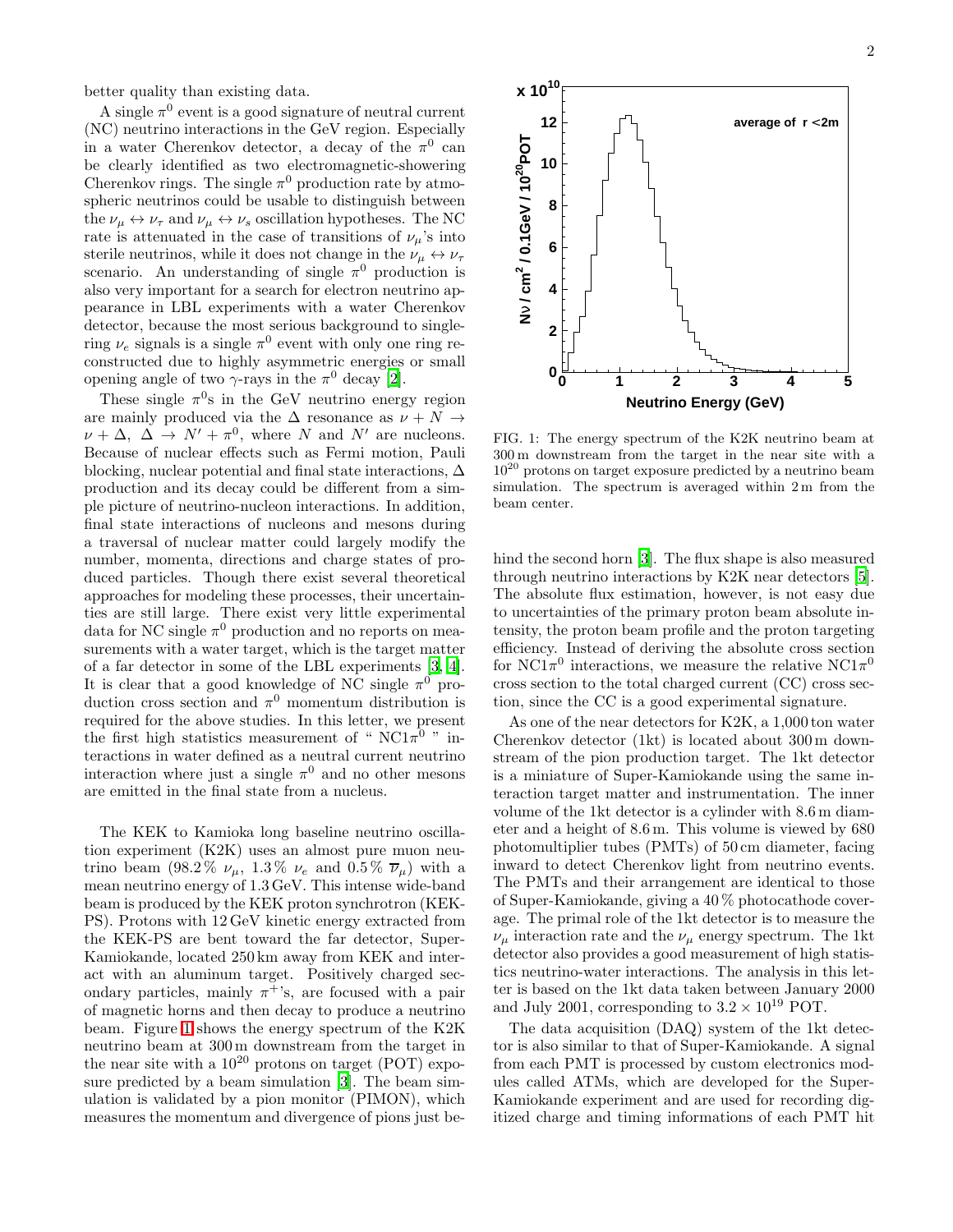over a threshold of about  $1/4$  photoelectrons [\[6](#page-5-5)]. The DAQ trigger threshold is about 40 hits of PMTs within a 200 nsec window in a 1.2 µsec beam spill gate, which is roughly equivalent to a signal of a 6 MeV electron. The analog sum of all 680 PMTs' signals (PMTSUM) is also recorded for every beam spill by a 500 MHz FADC to identify multi interactions in a spill gate. We determine the number of interactions in each spill by counting the peaks in PMTSUM greater than a threshold equivalent to a 100MeV electron signal.

Physical parameters of an event in the 1kt detector such as the vertex position, the number of Cherenkov rings, particle types and momenta are determined by the same algorithms as used in Super-Kamiokande [\[7,](#page-5-6) [8\]](#page-5-7). First, the vertex position of an event is determined by timing information of PMT hits. With knowledge of the vertex position, the number of Cherenkov rings and their directions are determined by a maximum-likelihood procedure. Each ring is then classified as e-like representing a showering particle  $(e^{\pm}, \gamma)$  or  $\mu$ -like representing a nonshowering particle  $(\mu^{\pm}, \pi^{\pm})$  using its ring pattern. On the basis of this particle type information, the vertex position of a single-ring event is further refined. The momentum corresponding to each ring is determined from the intensity of Cherenkov light.

In this analysis, neutrino interaction candidates are selected by the following requirements : (i) An event is triggered within a  $1.2 \mu$ sec beam spill gate. (ii) There is no detector activity within a  $1.2 \mu$ sec window preceding a beam spill. (iii) Only a single event is observed by the PMTSUM peak search in that spill. (iv) The reconstructed vertex position is in the 25 ton fiducial volume defined as a 4 m diameter, 2 m long cylinder along the beam axis. (v) The visible energy is larger than 30 MeV. A total of 60,545 events remain after cuts (i) to (v).

Single  $\pi^0$  events are extracted from the sample of fully contained (FC) neutrino events, which deposit all of their Cherenkov light inside the inner detector. An exiting particle deposits a large amount of energy at the PMT of the exiting position. Therefore, the FC events are selected by requiring the maximum number of photoelectrons on a single PMT at the exit direction of the most energetic particle to be less than 200. The events with the maximum number of photoelectrons greater than 200 are identified as a partially contained (PC) event. Because  $\pi^0$ s mostly decay into two  $\gamma$ -rays, the following criteria are further applied to the FC sample in order to select single  $\pi^0$  events : (1) The number of reconstructed rings is two. (2) Both rings have a showering type (e-like) particle identification. (3) The invariant mass is in the range of  $85 - 215 \,\mathrm{MeV}/c^2$  $85 - 215 \,\mathrm{MeV}/c^2$  $85 - 215 \,\mathrm{MeV}/c^2$ . Figure 2 shows the invariant mass distribution of the events which satisfy cuts (1) and (2).  $A \pi^0$  mass peak is clearly visible. The peaks for both the observed data and the neutrino Monte Carlo events are slightly shifted towards higher values compared to the nominal value of the  $\pi^0$  mass,  $135 \,\text{MeV}/c^2$ . This shift is due to a vertex reconstruction bias of a few dozen cm



<span id="page-2-0"></span>FIG. 2: The invariant mass of two e-like ring events for the experimental data (black dots) and the neutrino Monte Carlo simulation (box histogram). The Monte Carlo histogram is normalized to the area of the data histogram. The error bars are statistical only. The black portion and the hatched portion in the Monte Carlo histogram show the non- $\pi^0$  component and non-NC1 $\pi^0$  component, respectively. A pair of arrows shows the invariant mass cut (3) (see text).

|                | Data  | $NC1\pi^0$ efficiency |
|----------------|-------|-----------------------|
| FC             | 45317 | $97\%$                |
| Two rings      | 11117 | $57\%$                |
| Both e-like    | 3150  | 48%                   |
| Invariant mass | 2496  | $47\%$                |

<span id="page-2-1"></span>TABLE I: The number of events after each selection to make the single  $\pi^0$  sample in 1kt data. The Monte Carlo efficiencies are calculated for  $NC1\pi^0$  interactions whose real vertex is in the fiducial volume.

and an energy deposit by de-excitation  $\gamma$ -rays from an oxygen nucleus. The difference in peak position between the data distribution and the Monte Carlo prediction is within our quoted  $\frac{+2}{3}$ % systematic uncertainty for the absolute energy scale. A total of 2,496 single  $\pi^0$  events are collected by these criteria as shown in Table [I.](#page-2-1)

Figure [3](#page-3-0)-(a) shows the reconstructed  $\pi^0$  momentum distribution for the single  $\pi^0$  sample. The momentum resolution for  $200 \,\mathrm{MeV}/c$   $\pi^0$ s in NC1 $\pi^0$  events is estimated to be about  $15 \text{ MeV}/c$ . The single  $\pi^0$  sample contains a background of non-NC1 $\pi$ <sup>0</sup> events shown as a hatched histogram in Figures [2](#page-2-0) and  $3-(a)$ . The background contamination is estimated by the neutrino Monte Carlo simulation and is subtracted.

The neutrino interactions with water are simulated by the NEUT program library. A detailed description of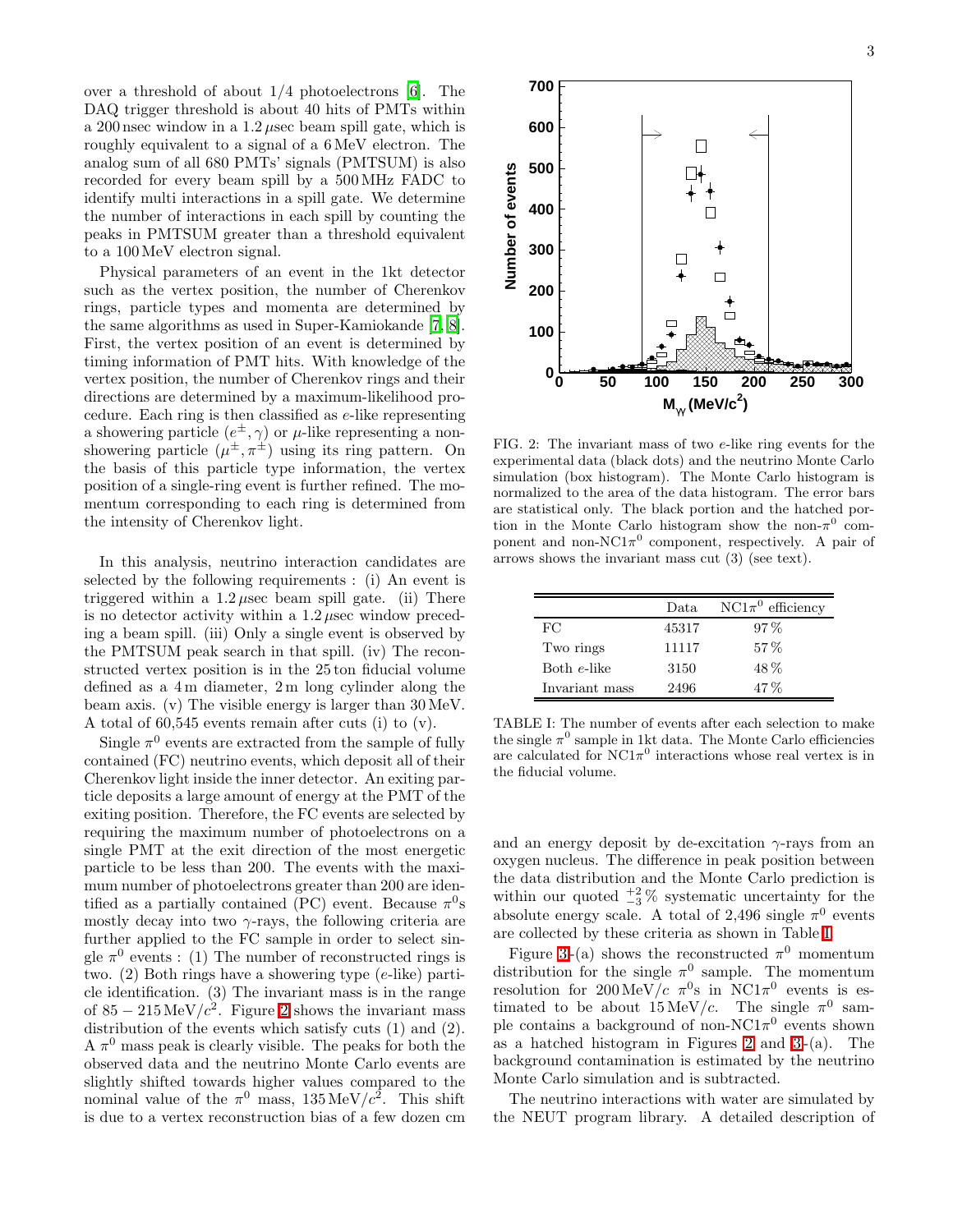

<span id="page-3-0"></span>FIG. 3: (a) The reconstructed  $\pi^0$  momentum distribution for the single  $\pi^0$  sample, comparing 1kt data (black dots) and the neutrino Monte Carlo simulation (box histogram). The Monte Carlo histogram is normalized to the area of the data histogram. The error bars are statistical only. The black portion and the hatched portion in the Monte Carlo histogram show the non- $\pi^0$  component and non-NC1 $\pi^0$  component, respectively. (b) The detection efficiency for  $NC1\pi^0$  interactions as a function of real  $\pi^0$  momentum. The highest momentum bin in each figure integrates the events above  $800 \,\mathrm{MeV}/c$ .

NEUT can be found in Ref. [\[9](#page-5-8)]. Quasi-elastic scattering is simulated based on the Llewellyn Smith's model [\[10\]](#page-5-9). The Rein and Sehgal's model [\[11\]](#page-5-10) is used to simulate single meson production mediated by a baryon resonance. The decay kinematics of the  $\Delta(1232)$  resonance is also determined by the Rein and Sehgal's method. For the decays of the other resonances, the generated mesons are assumed to be emitted isotropically in the resonance rest frame. A twenty percent suppression of pion production is adopted for simulating pion-less  $\Delta$ decay, where the event contains only a lepton and a nu-cleon in the final state [\[12\]](#page-5-11). The axial vector mass,  $M_A$ , is set to  $1.1 \,\text{GeV}/c^2$  for both the quasi-elastic scattering and the single meson production models. Coherent pion production is simulated using the Rein and Sehgal's model [\[13\]](#page-5-12) with modified cross section according to a description by Marteau et al. [\[14](#page-5-13)]. For deep inelastic scattering, GRV94 nucleon structure function [\[15\]](#page-5-14) with a correction by Bodek and Yang [\[16](#page-5-15)] is used to calculate the cross section. In order to generate the final state hadrons, PYTHIA/JETSET [\[17](#page-5-16)] package is used for the hadronic invariant mass, W, larger than  $2.0 \,\text{GeV}/c^2$ . A custom-made program  $[18]$  is used for W in the range of  $1.3 - 2.0 \,\text{GeV}/c^2$ . Nuclear effects for  $\nu-$ <sup>16</sup>O scattering are also taken into account. Fermi motion of nucleons is simulated using the relativistic Fermi gas model. Pauli blocking effect is considered in the simulation of quasi-elastic scattering and single meson production. Pions generated in <sup>16</sup>O are tracked taking into account their inelastic scattering, charge exchange and absorption. The pion generation point in the nucleus is set according to Woods and Saxon's nucleon density distribution [\[19](#page-5-18)]. The mean free path of each pion interaction is calculated using the model by Salcedo et al. [\[20\]](#page-5-19). The direction and momentum of pions after inelastic scattering or charge exchange are determined based on the results of a phase shift analysis obtained from  $\pi - N$  scattering experiments [\[21\]](#page-5-20). Emission of de-excitation low energy  $\gamma$ -rays from a hole state of residual nuclei is also taken into account [\[22\]](#page-5-21). Outside the nucleus, particles are tracked using GEANT and CALOR packages except pions with momenta smaller than  $500 \,\mathrm{MeV}/c$ , which are tracked with a custom-made program [\[18\]](#page-5-17) in order to consider the  $\Delta$  resonance correctly.

The NC1 $\pi^0$  fraction in the single  $\pi^0$  sample, predicted by the neutrino Monte Carlo simulation, is estimated to be 71% (52% from single  $\pi^0$  production via a resonance decay,  $3\%$  from single  $\pi^{\pm}$  production via a resonance decay and subsequent charge exchange into  $\pi^0$  in the target nucleus,  $10\%$  from coherent  $\pi^0$  production and  $4\%$ from neutrino deep inelastic scattering where the rest of mesons are absorbed inside the nucleus). The non- $NC1\pi^0$  background, which accounts for 29% of the single  $\pi^0$  sample as shown in Figures [2](#page-2-0) and [3,](#page-3-0) contains NC  $\pi^0$  production where outgoing mesons except a single  $\pi^0$ have low momenta (7%), CC  $\pi^0$  production where accompanying muon and mesons have low momenta  $(9\%)$ ,  $\pi^0$  production by a recoil nucleon or mesons outside the target nucleus  $(10\%)$ , and non- $\pi^0$  background due to mis-reconstruction  $(3\%)$ .

The  $NC1\pi^0$  fraction is estimated for each of the ten  $\pi^0$  momentum bins shown in Figure [3](#page-3-0)-(a). The number of observed single  $\pi^0$  events in each  $\pi^0$  momentum bin is multiplied by the  $NC1\pi^0$  fraction for the corresponding momentum bin. The systematic errors attributed to this background subtraction procedure are estimated by assuming uncertainties in neutrino interaction models as listed in Table [II](#page-4-0)-(A). The  $M_A$  value in the models for quasi-elastic scattering and single meson production is varied by  $\pm 10\%$  from a central value of 1.1 GeV/ $c^2$ . The error due to the uncertainty on coherent pion production cross section is estimated by removing the cross section modification by Marteau et al.. For deep inelastic scattering, the effect of the correction on nucleon structure function according to Bodek and Yang's description is evaluated. The systematic errors due to nuclear effect uncertainties are evaluated by varying the probabilities of pion absorption and inelastic scattering (including charge exchange) in <sup>16</sup>O nucleus independently by  $\pm 30\%$ .

After estimating the number of  $NC1\pi^0$  interactions in each  $\pi^0$  momentum bin, we apply a fiducial volume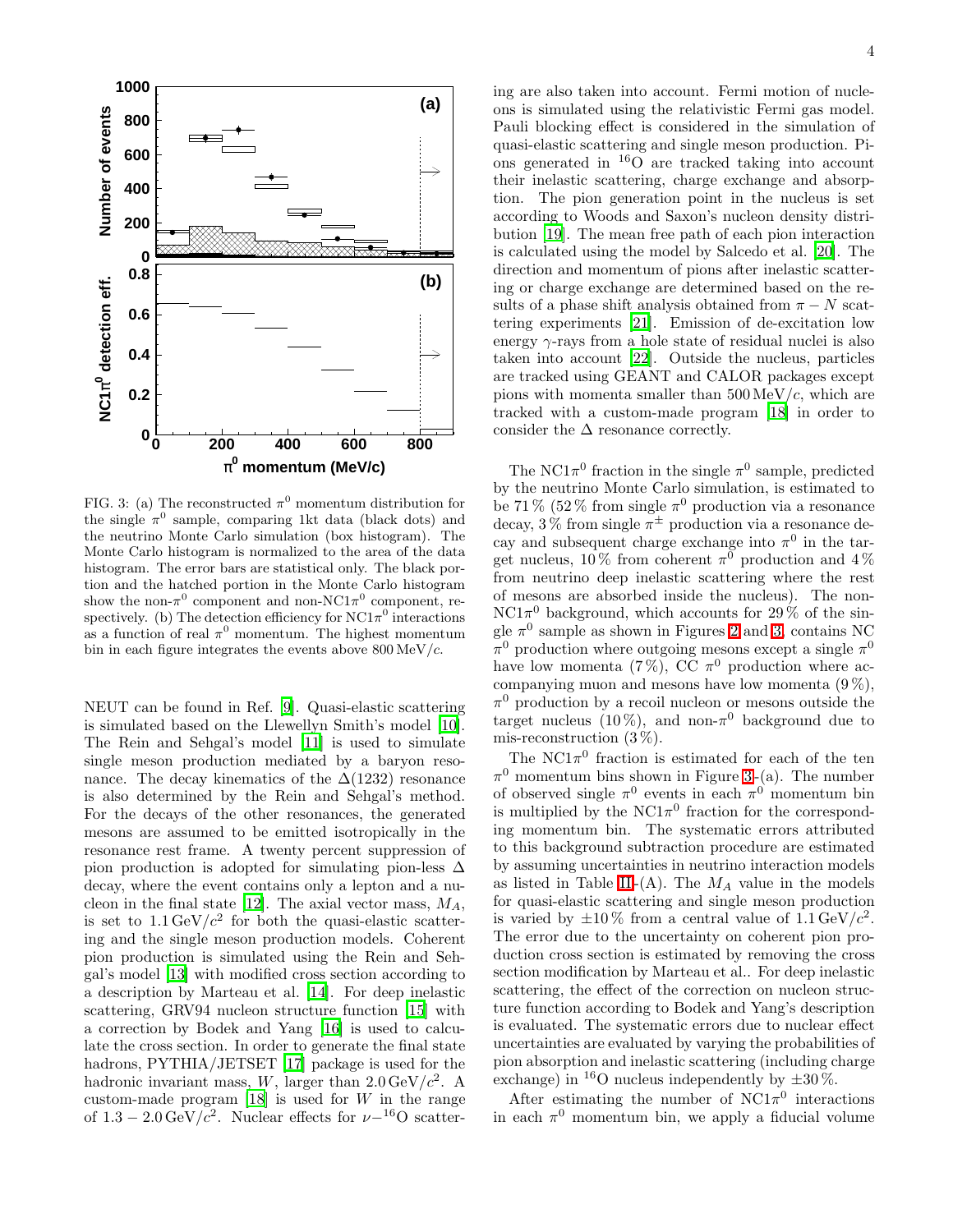| Sources                                                                          |     |  |
|----------------------------------------------------------------------------------|-----|--|
| (A) Systematic uncertainties in background subtraction                           |     |  |
| $M_A$ in quasi-elastic and single meson ( $\pm 10\%$ )                           |     |  |
| Quasi-elastic scattering (total cross section, $\pm 10\%$ )                      |     |  |
| Single meson production (total cross section, $\pm 10\%$ )                       |     |  |
| Coherent pion production (model dependence)                                      |     |  |
| Deep inelastic scattering (model dependence)                                     |     |  |
| Deep inelastic scattering (total cross section, $\pm 5\%$ )                      |     |  |
| $NC/CC$ ratio $(\pm 20\%)$                                                       |     |  |
| Nuclear effects for pions in <sup>16</sup> O (absorption, $\pm 30\%$ )           |     |  |
| Nuclear effects for pions in <sup>16</sup> O (inelastic scattering, $\pm 30\%$ ) |     |  |
| Pion production outside the target nucleus (total cross section, $\pm 20\%$ )    |     |  |
| (B) Systematic uncertainties in fiducial volume correction                       |     |  |
| Fiducial cut                                                                     | 1.6 |  |
| (C) Systematic uncertainties in efficiency correction                            |     |  |
| Ring counting                                                                    | 5.4 |  |
| Particle identification                                                          | 4.2 |  |
| Energy scale                                                                     | 0.3 |  |

<span id="page-4-0"></span>TABLE II: Summary of the systematic errors on the measurement of the number of NC1 $\pi^0$  interactions.

correction. The number of  $NC1\pi^0$  interactions in the Monte Carlo single  $\pi^0$  sample increases by about 2% if real vertices are used instead of reconstructed vertices in the fiducial volume selection. The data are then multiplied by 1.02 in order to derive the number of  $NC1\pi^0$ interactions in the true 25 ton fiducial volume before the efficiency correction is applied. The systematic error in the fiducial volume correction is about  $2\%$  as shown in Table [II](#page-4-0) -(B), which is estimated from the difference in the reconstructed vertex distribution of single  $\pi^0$  events for 1kt data and the neutrino Monte Carlo simulation.

Finally, the number of  $NC1\pi^0$  interactions in the true 25 ton fiducial volume is corrected for the detection efficiency in a bin by bin manner. Figure [3](#page-3-0) -(b) shows the detection efficiency for  $NC1\pi^0$  interactions as a function of real  $\pi^0$  momentum. The inefficiency for higher momentum  $\pi^0$ s is primarily due to reconstruction of only one ring for the  $\pi^0$  decay with highly asymmetric energies or small opening angle of two  $\gamma$ -rays. The overall detection efficiency for  $NCl_{\pi}^0$  interactions, estimated by the neutrino Monte Carlo simulation, is 47 % as shown in Table [I.](#page-2-1) The systematic errors from the efficiency correction are due to uncertainties of reconstruction algorithms such as ring counting, particle identification and energy scale as listed in Table [II](#page-4-0) -(C).

By a series of corrections for the background subtraction, the true/reconstruction fiducial difference and the detection efficiency, the true number of  $NC1\pi^0$  interactions in our data is measured to be  $(3.61 \pm 0.07 \pm 0.36) \times$ 10<sup>3</sup> in the 25 ton fiducial volume. Figure [4](#page-4-1) shows the measured momentum distribution of  $\mathrm{NC}1\pi^0$  after all corrections, compared with the distribution predicted by the neutrino Monte Carlo simulation. The Monte Carlo his-



<span id="page-4-1"></span>FIG. 4: The momentum distribution of  $NC1\pi^0$  events in the 25 ton fiducial volume (black dots). The inner and outer error bars attached to data points show statistical errors and total errors including systematic errors, respectively. The distribution predicted by the neutrino Monte Carlo simulation is also shown as a box histogram for comparison. The size of inner boxes represents Monte Carlo statistical errors. The size of outer boxes represents the uncertainty of the distribution shape due to neutrino interaction model ambiguity.

togram is normalized by the number of total neutrino events in the fiducial volume, which are selected by cuts (i) to (v) as previously described. The size of outer